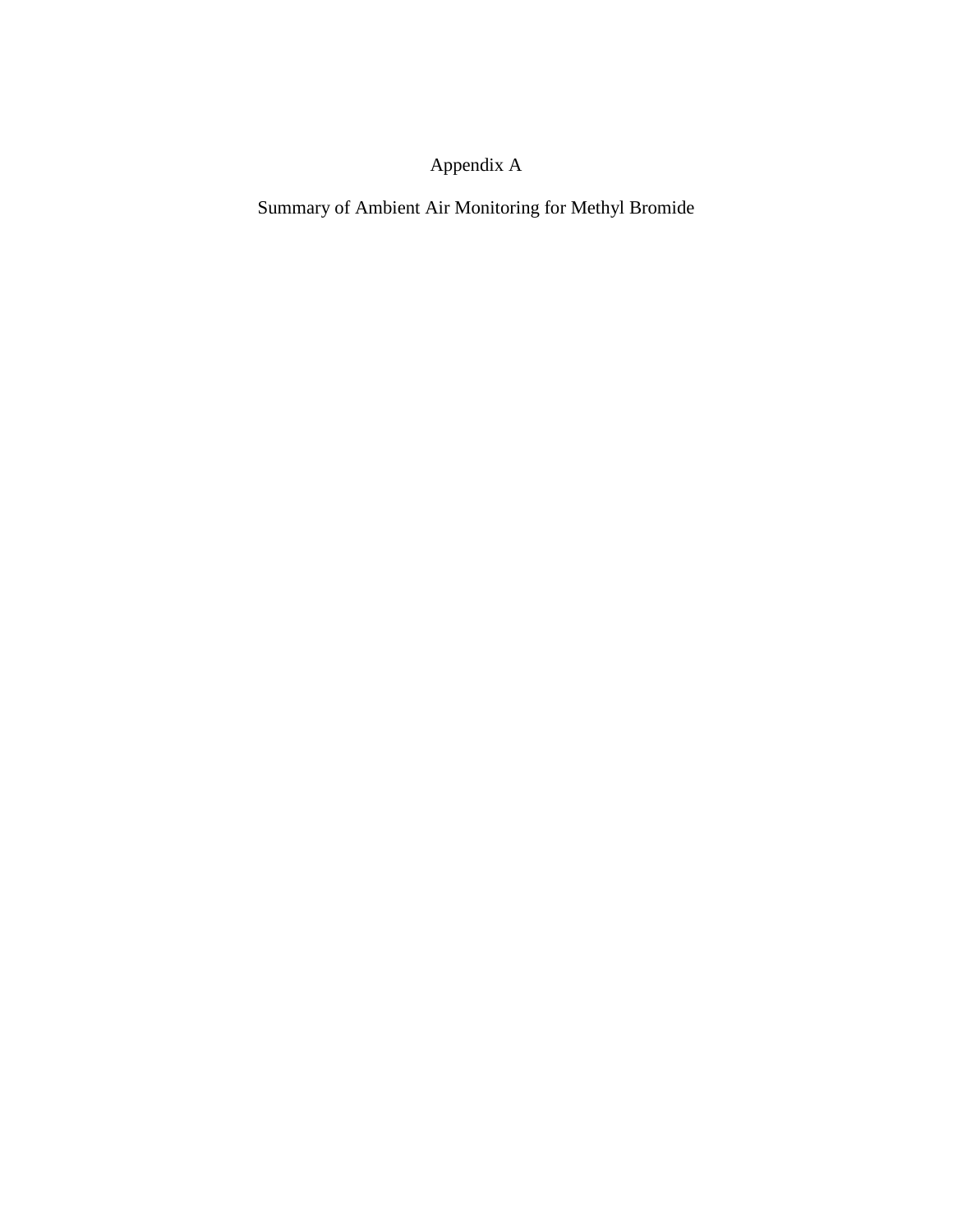# Department of Pesticide Regulation

Paul E. Helliker *Director*

March 30, 2001

Gray Davis *Governor* Winston H. Hickox *Secretary, California Environmental Protection Agency*

TO: Interested Parties

SUBJECT: SUMMARY OF AMBIENT AIR MONITORING FOR METHYL BROMIDE

At the request of the Department of Pesticide Regulation (DPR), the Air Resources Board (ARB) monitored for methyl bromide in two areas of the state between July and November 2000. DPR has evaluated ARB's data by comparing the measured air concentrations to target concentrations. DPR's goal is to regulate methyl bromide use so that the target concentrations are not exceeded. As described in the attached document, air concentrations for all one-day and one-week periods were below the target concentrations, but air concentrations for an eight-week period were above the target concentration.

DPR is analyzing the monitoring data as well as pesticide use patterns and weather data to determine the major factors causing the high air concentrations. Based on this analysis, DPR will develop mitigation measures to reduce air concentrations to acceptable levels. Some of the mitigation measures that DPR is investigating are limits on the amount of methyl bromide that can be applied in a given area, increasing the time or distance between methyl bromide fumigations, and increasing the size of buffer zones. We expect to discuss the options with you over the next few months. If additional mitigation measures are needed, we plan on implementing them prior to July 2001, the start of the peak use period.

DPR has requested ARB conduct additional monitoring later this year to determine the effectiveness of the mitigation measures. In addition, the monitoring will help determine if the regulations implemented in January 2001 have had any effect on methyl bromide levels in air.

For additional information concerning this monitoring or other methyl bromide issues please feel free to contact Mr. Randy Segawa, of my staff, at (916) 324-4137, [rsegawa@cdpr.ca.gov,](mailto:rsegawa@cdpr.ca.gov) or DPR's web site, [<www.cdpr.ca.gov>.](http://www.cdpr.ca.gov/)

Sincerely,

*Original Signed By* 

John S. Sanders, Ph.D Environmental Monitoring Branch (916) 324-4100

1001 I Street P.O. Box 4015 • Sacramento. California 95812-4015 • [www.cdpr.ca.gov](http://www.cdpr.ca.gov/)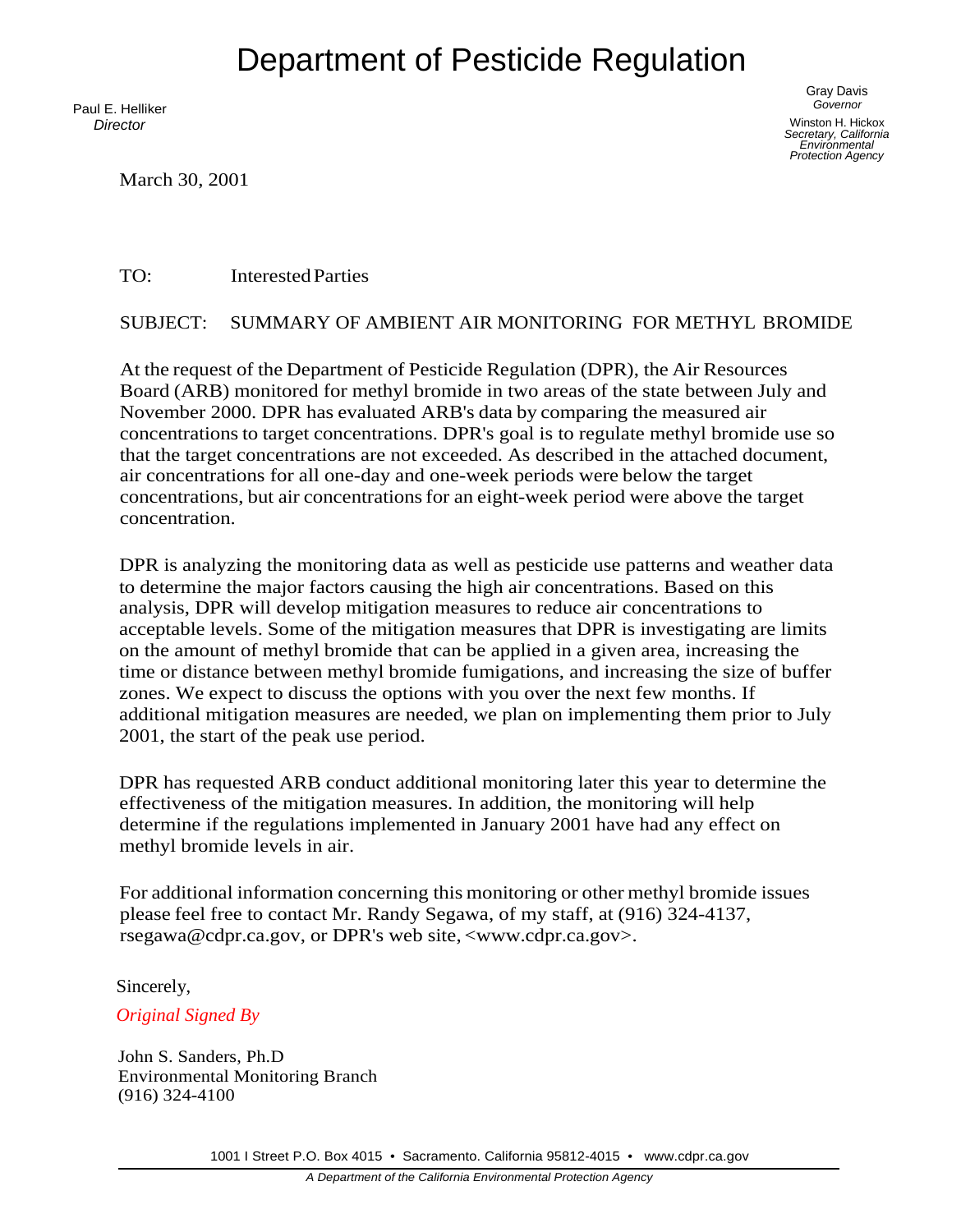#### **Summary of Ambient Air Monitoring for Methyl Bromide March 28, 2001**

#### BACKGROUND

Methyl bromide is one of the most widely used pesticides in California, with approximately 15 million pounds applied annually in the state. Methyl bromide is a gaseous fumigant that kills insects, mites, rodents, nematodes, termites, weeds, and organisms that cause plant diseases. Because it is a colorless, odorless gas, methyl bromide is normally mixed with chloropicrin, a tear gas with a noticeable odor.

Farmers use methyl bromide to treat soil before planting vegetable, fruit and nut crops, and flower and forest nurseries. Depending on the crop, field applications may occur annually, or once every several years. Methyl bromide is injected into the soil with specialized application equipment. After harvest, methyl bromide fumigation protects crops from pest damage during storage and transportation. The fumigant is also used for termite eradication in homes and other structures, and to control insects in mills, ships, railroad cars and other transportation vehicles.

The Department of Pesticide Regulation (DPR) and the county agricultural commissioners have implemented extensive restrictions on the use of methyl bromide, such as buffer zones surrounding treated fields, equipment and procedures for application, worker safety requirements, and notification to people near fumigated fields.

As required by state law, DPR evaluates, identifies, and controls pesticides as toxic air contaminants. Under this program, methyl bromide was identified as a toxic air contaminant in 1996. As part of the toxic air contaminant program, the Air Resources Board (ARB) monitors for pesticides under the direction of DPR. ARB conducted ambient air monitoring for methyl bromide in 2000. DPR requested this monitoring as part of an ongoing effort to evaluate seasonal exposures to methyl bromide and determine if current restrictions provide adequate safety for people who live and work in areas where fumigations occur to multiple fields. This document summarizes the monitoring results and preliminary risk evaluation.

#### SAMPLING PLAN

Monitoring was conducted within the areas and periods of most use. ARB monitored six locations in Kern County from July 19 to September 1, 2000 (Figure 1). At each location, 1-day samples were collected four days per week for seven weeks. ARB monitored six locations in the Monterey and Santa Cruz area from September 11 to November 3, 2000 (Figure 2). At each location, 1-day samples were collected four days per week for eight weeks. Additional samples were collected for quality control.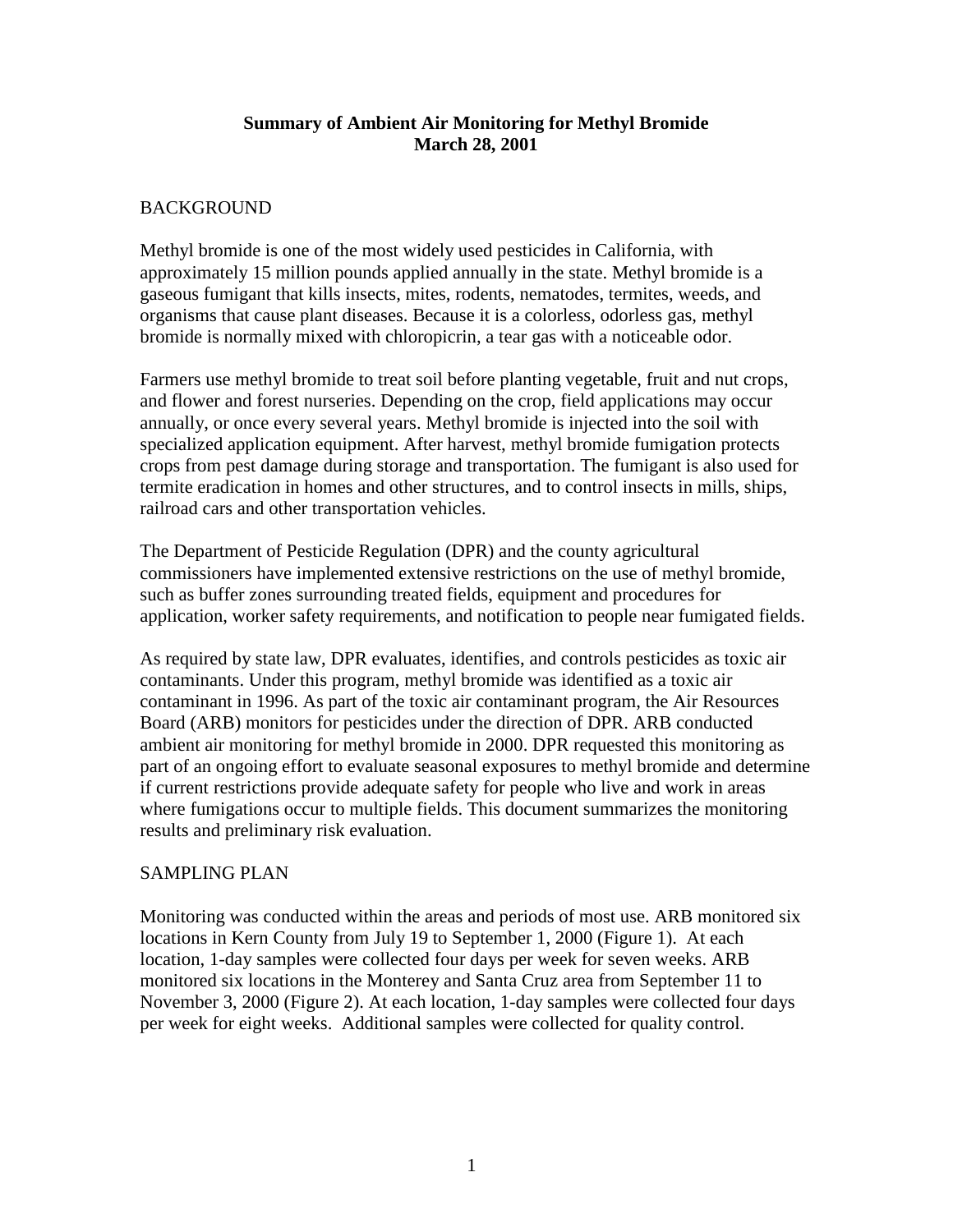#### RESULTS

The results are summarized in Table 1, and the complete results are given in Appendix A. All but one of the 320 samples contained a detectable and quantifiable amount of methyl bromide (detection limit 0.002 parts per billion [ppb], quantitation limit 0.01 ppb). *See Appendix B for an explanation of terminology, such as detection limit and parts per billion.* The highest 1-day concentration detected was 30.8 ppb. The highest 1-week average concentration was 15.5 ppb. The highest average concentration for the study period (7 or 8 weeks) was 7.7 ppb.

#### EVALUATION OF HEALTH RISKS

Methyl bromide causes a variety of health effects in experimental animals and humans. To evaluate health risks, DPR has calculated target concentrations or goals based on the toxic properties of methyl bromide, and compared the target concentrations to the monitoring data. These target concentrations are generally 100 times lower than doses that do not cause adverse effects, or the no-observed effect level (NOEL) in animal studies, adjusting for breathing rate differences between animals and humans. The 100 fold factor accounts for variation in sensitivity between individuals and assumes that people are more sensitive than experimental animals to the effects of methyl bromide. For a 1-day average exposure, the target concentration is 250 ppb for children and 210 ppb for adults (the target concentration for a child is higher than an adult in this case). For a 1-week average exposure, the target concentration is 70 ppb for children and 120 ppb for adults. For an 8-week average exposure, the target concentration is 1 ppb for children and 2 ppb for adults.

DPR's goal is to regulate methyl bromide use so that the target concentrations are not exceeded. The air concentrations for all 1-day and 1-week periods were lower than the target concentrations, but air concentrations exceeded the target concentration over a 7 to 8-week period (Table 1). For the location with the highest concentration, the 8-week exposure was almost eight times the target level.

While the 8-week target concentration was exceeded in several locations, illnesses would not be expected to occur because the target concentration incorporates a 100-fold safety factor.

#### PRELIMINARY CONCLUSIONS

Monitoring was conducted during the high methyl bromide use period of July 19 to September 1 in Kern county, and September 11 to November 3 in Monterey and Santa Cruz counties.

Monitoring was conducted in two areas of the highest methyl bromide use.

The 1-day air concentrations of methyl bromide met DPR's goal (i.e., lower than the 1-day target concentration) at all locations.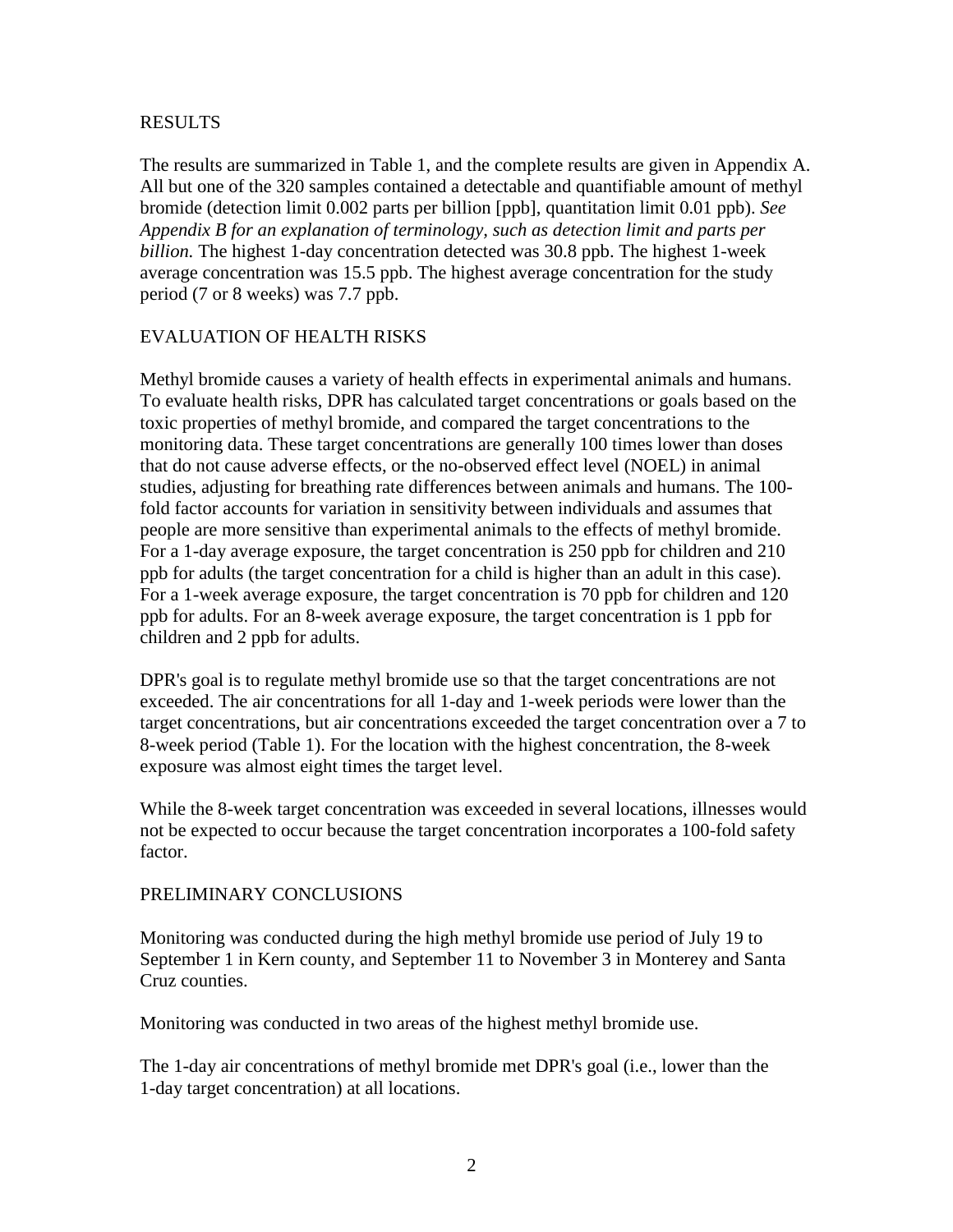The 1-week air concentrations of methyl bromide met DPR's goal (i.e., lower than the 1-week target concentration) at all locations.

The average air concentrations of methyl bromide for the 7 to 8-week study period did not meet DPR's goal (i.e., greater than the 8-week target concentration) at one of the six monitoring locations in Kern County and at four of the six monitoring locations in the Monterey/Santa Cruz area.

### FUTURE ACTIVITIES

DPR is currently analyzing the data to determine whether application patterns, weather, or other factors played a role in ambient air levels. DPR expects to finalize its analysis this spring, and if additional restrictions are deemed necessary, DPR intends to take action before the high-use season begins.

DPR has requested that ARB conduct additional ambient air monitoring for methyl bromide in these same areas in 2001 since it can be accomplished simultaneously with other planned monitoring. Additionally, the monitoring will show the change in air concentrations due to new methyl bromide regulations implemented in January 2001.

## ADDITIONAL INFORMATION

This summary is based on the following documents.

- ARB, 2000. Final Report for the 2000 Methyl Bromide and 1,3-Dichloropropene Air Monitoring in Kern County. California Air Resources Board, Sacramento, CA.
- ARB, 2001. Final Report for the 2000 Methyl Bromide and 1,3-Dichloropropene Air Monitoring in Monterey and Santa Cruz Counties. California Air Resources Board, Sacramento, CA.
- DPR, 1999. Methyl Bromide Risk Characterization Document for Inhalation Exposure (DRAFT RCD 99-02). California Department of Pesticide Regulation, Sacramento, CA.
- Lim, 2001. Evaluation of Ambient Air Concentration of Methyl Bromide in Monterey, Santa Cruz, and Kern Counties. Memorandum from Lori Lim to Gary Patterson, Medical Toxicology Branch, February 15, 2001. California Department of Pesticide Regulation, Sacramento, CA.
- Powell, 2001. Exposures to methyl bromide based on ARB 2000 monitoring in Monterey/Santa Cruz and Kern Counties. Memorandum from Sally Powell to Joe Frank, Worker Health and Safety Branch, February 9, 2001. California Department of Pesticide Regulation, Sacramento, CA.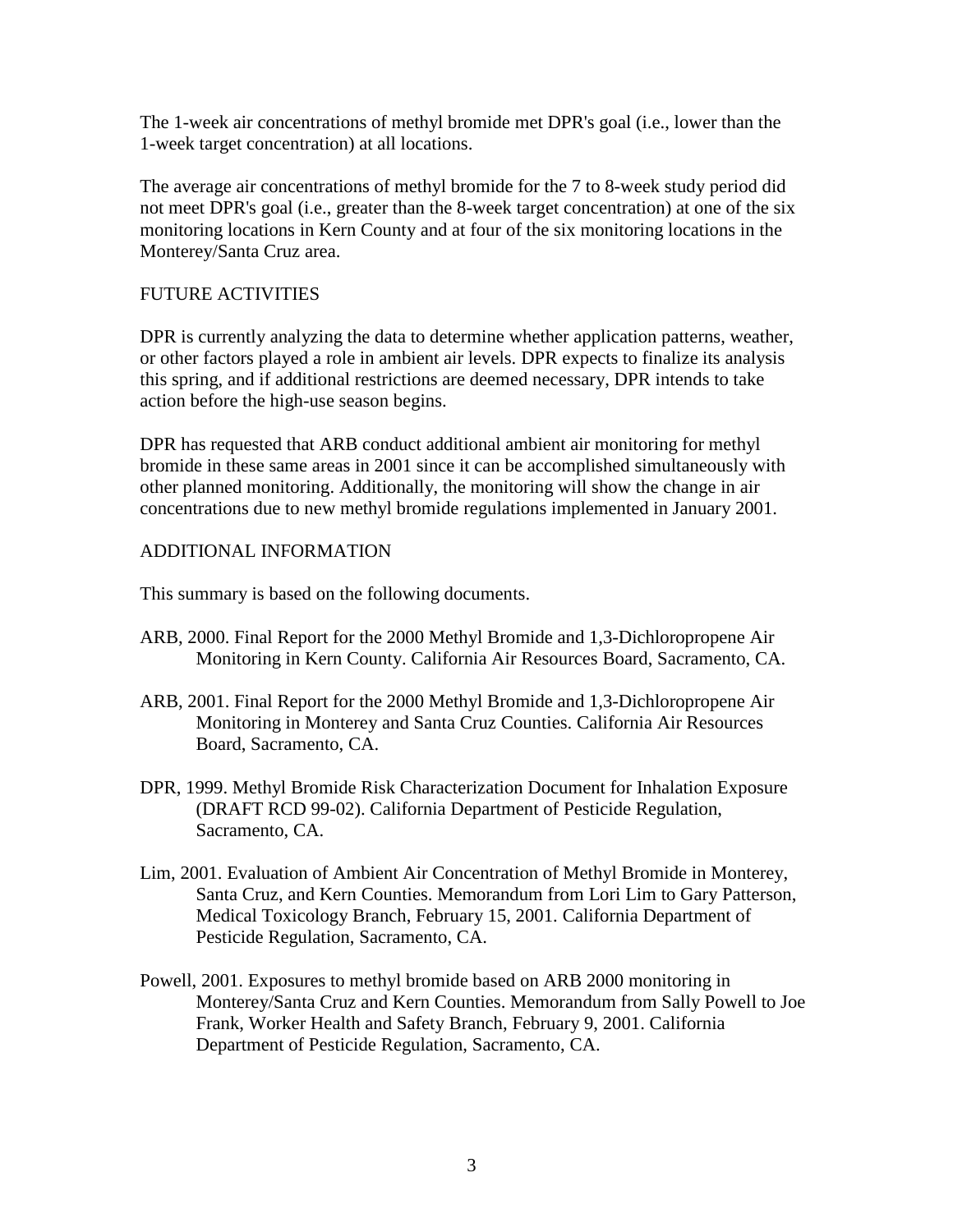Figure 1.

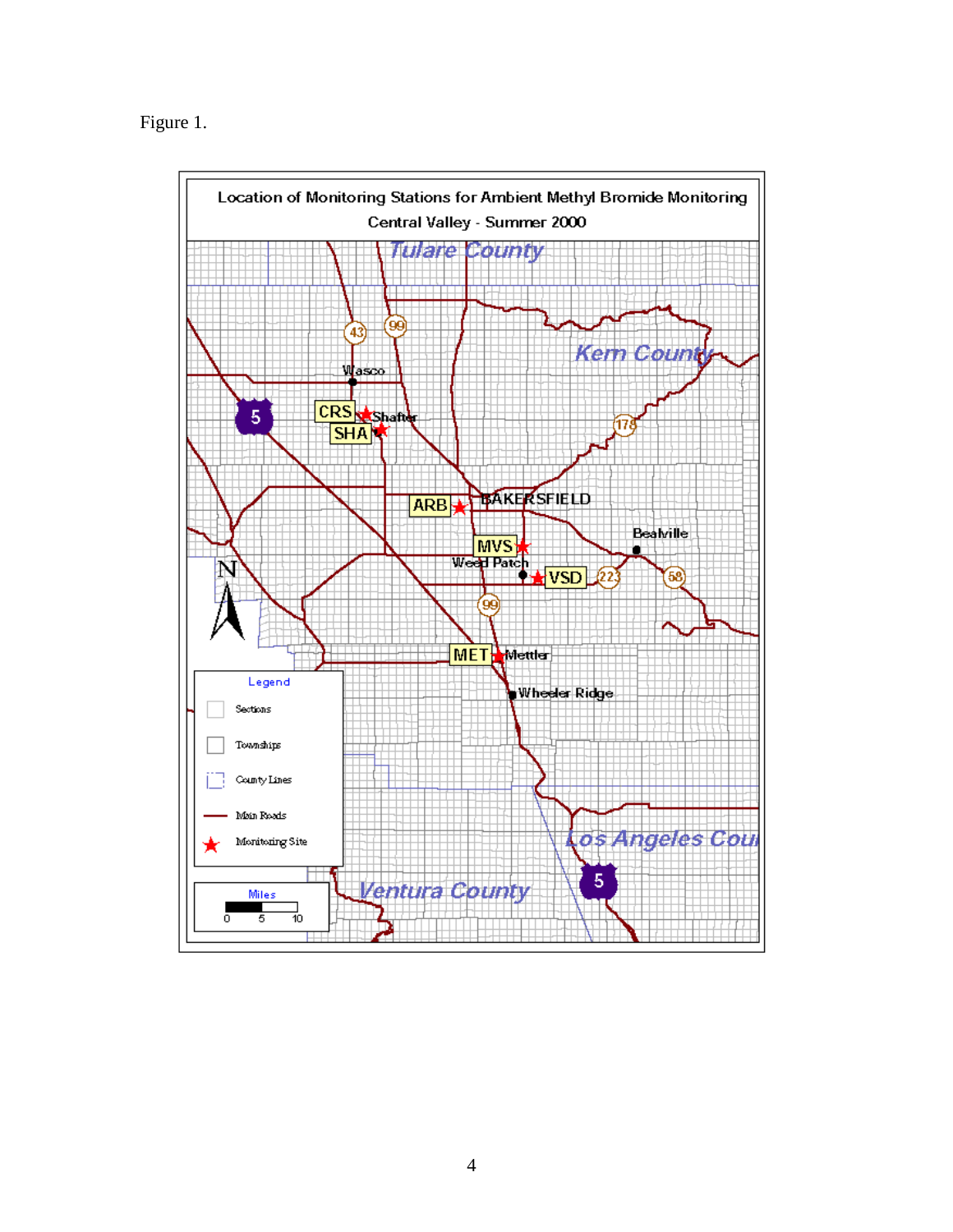Figure 2.

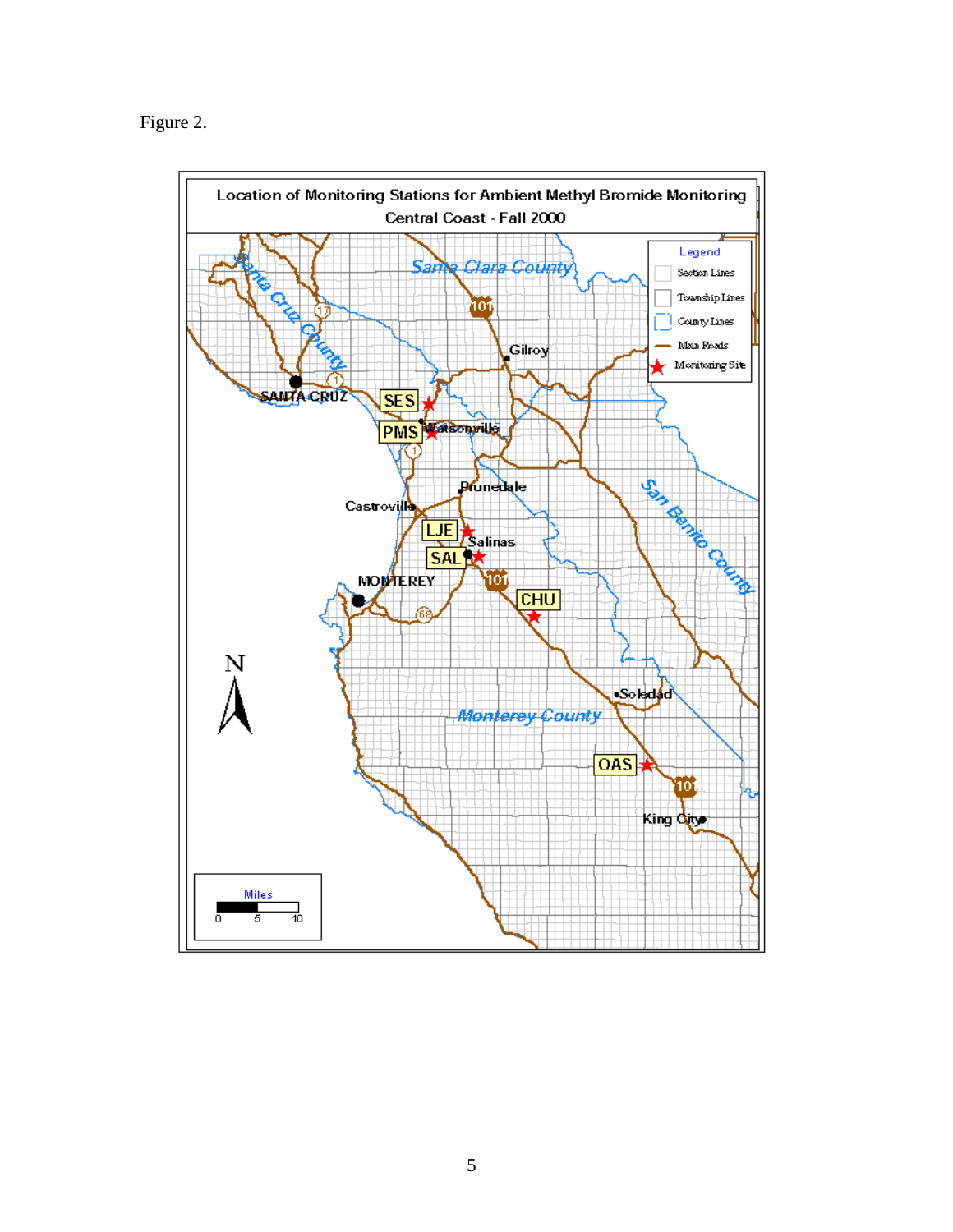|                                                           | Highest                                                | Highest       | Average        |  |  |  |  |
|-----------------------------------------------------------|--------------------------------------------------------|---------------|----------------|--|--|--|--|
|                                                           | $1$ -Day                                               | 1-Week        | Concentration  |  |  |  |  |
|                                                           | Concentration                                          | Concentration | for Study      |  |  |  |  |
| Location                                                  | (ppb)                                                  | (ppb)         | Period (ppb)   |  |  |  |  |
|                                                           | Monterey and Santa Cruz Counties, Sep 11 - Nov 3, 2000 |               |                |  |  |  |  |
| <b>CHU</b>                                                | 2.4                                                    | 1.6           | 0.6            |  |  |  |  |
| Chualar School, Chualar, CA                               |                                                        |               |                |  |  |  |  |
| LJE                                                       | 24.0                                                   | 11.1          | 3.8            |  |  |  |  |
| La Joya Elementary School, Salinas, CA                    |                                                        |               |                |  |  |  |  |
| <b>OAS</b>                                                | 1.8                                                    | 1.0           | 0.4            |  |  |  |  |
| Oak Avenue School, Greenfield, CA                         |                                                        |               |                |  |  |  |  |
| <b>PMS</b>                                                | 30.8                                                   | 15.5          | 7.7            |  |  |  |  |
| Pajaro Middle School, Watsonville, CA                     |                                                        |               |                |  |  |  |  |
| SAL                                                       | 7.9                                                    | 3.0           | 1.3            |  |  |  |  |
| Ambient Monitoring Station, Salinas, CA                   |                                                        |               |                |  |  |  |  |
| <b>SES</b>                                                | 16.4                                                   | 8.3           | 2.6            |  |  |  |  |
| Salsepuedes Elementary School,                            |                                                        |               |                |  |  |  |  |
|                                                           | Watsonville, CA                                        |               |                |  |  |  |  |
| Kern County, Jul 19 - Sep 1, 2000                         |                                                        |               |                |  |  |  |  |
| <b>ARB</b>                                                | 1.0                                                    | 0.5           | 0.2            |  |  |  |  |
| Ambient Monitoring Station, Bakersfield, CA               |                                                        |               |                |  |  |  |  |
| <b>CRS</b>                                                | 14.2                                                   | 4.6           | 2.2            |  |  |  |  |
| Cotton Research Station, Shafter, CA                      |                                                        |               |                |  |  |  |  |
| <b>MET</b>                                                | 0.2                                                    | 0.1           | 0.08           |  |  |  |  |
| Mettler-Fire Station, Mettler, CA                         |                                                        |               |                |  |  |  |  |
| <b>MVS</b>                                                | 0.5                                                    | 0.2           | 0.09           |  |  |  |  |
| Mountain View School, Lamont, CA                          |                                                        |               |                |  |  |  |  |
| <b>SHA</b>                                                | 3.5                                                    | 1.8           | 0.8            |  |  |  |  |
| Shafter-Walker Ambient Monitoring Station,<br>Shafter, CA |                                                        |               |                |  |  |  |  |
| VSD                                                       | 0.3                                                    | 0.2           | 0.1            |  |  |  |  |
| Vineland School District, Bakersfield, CA                 |                                                        |               |                |  |  |  |  |
| <b>Target Concentrations<sup>a</sup></b>                  |                                                        |               |                |  |  |  |  |
| Child                                                     | 250                                                    | 70            | 1              |  |  |  |  |
| Adult                                                     | 210                                                    | 120           | $\overline{2}$ |  |  |  |  |

Table 1. Summary of methyl bromide air monitoring results.

<sup>a</sup> DPR uses target concentrations as benchmarks for its regulatory program. DPR establishes and modifies its restrictions so that the target concentrations should not be exceeded. Target concentrations are based on no-observed-effect levels established from animal tests of various exposure periods with a safety factor of 100x.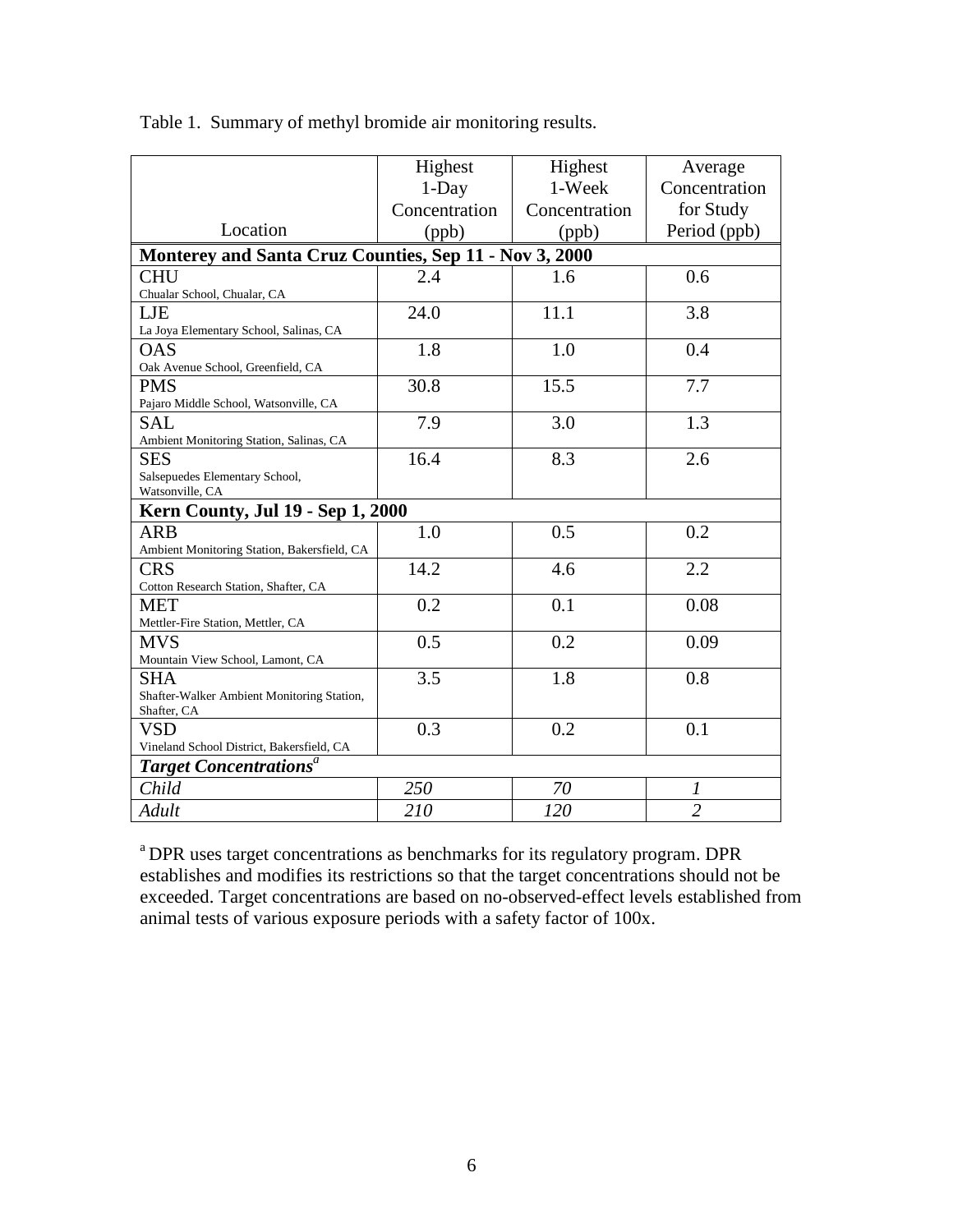#### APPENDIX A RESULTS OF EACH SAMPLE

|                     | <b>Monitoring Locations</b> <sup>1</sup> |                 |            |            |            |            |
|---------------------|------------------------------------------|-----------------|------------|------------|------------|------------|
| <b>Sample Start</b> |                                          |                 |            |            |            |            |
| Date                | <b>ARB</b>                               | <b>CRS</b>      | <b>MET</b> | <b>MVS</b> | <b>SHA</b> | <b>VSD</b> |
| 07/19/00            | 0.02                                     | ND <sup>2</sup> | 0.02       | 0.02       | 0.02       | 0.02       |
| 07/19/00            | 0.02                                     | ND              | 0.11       | 0.02       | 0.03       | 0.02       |
| 07/20/00            | 1.00                                     | 5.66            | 0.11       | 0.10       | 3.53       | 0.21       |
| 07/24/00            | 0.18                                     | $3.11**$        | 0.08       | $0.05**$   | 0.63       | 0.06       |
| 07/25/00            | 0.34                                     | 0.89            | $0.03**$   | $0.05**$   | 0.36       | $0.04**$   |
| 07/26/00            | $0.05**$                                 | 1.43            | 0.11       | $0.08**$   | 0.67       | 0.06       |
| 07/26/00            | $0.07**$                                 | 1.45            | 0.21       | 0.07       | 0.66       | $0.06**$   |
| 07/27/00            | 0.18                                     | 9.14            | 0.22       | 0.21       | 1.17       | 0.23       |
| 07/31/00            | $0.06**$                                 | 1.61            | $0.19**$   | 0.07       | 0.81       | $0.12**$   |
| 08/01/00            | 0.93                                     | 1.72            | 0.12       | 0.08       | 1.15       | 0.12       |
| 08/02/00            | 0.11                                     | $0.86**$        | $0.08**$   | $0.06**$   | 0.63       | $0.07**$   |
| 08/02/00            | 0.11                                     | 0.85            | 0.08       | 0.06       | 0.62       | 0.07       |
| 08/03/00            | 0.07                                     | 14.18           | $0.06**$   | 0.05       | 0.66       | 0.06       |
| 08/07/00            | 0.22                                     | 0.60            | 0.04       | 0.03       | 0.16       | 0.03       |
| 08/08/00            | 0.10                                     | 0.24            | 0.05       | 0.09       | $0.19**$   | 0.09       |
| 08/09/00            | 0.10                                     | 0.09            | 0.05       | 0.05       | 0.09       | 0.07       |
| 08/09/00            | 0.10                                     | 0.09            | 0.05       | $0.05**$   | 0.08       | 0.07       |
| 08/10/00            | 0.19                                     | 0.91            | 0.14       | 0.21       | 0.90       | 0.23       |
| 08/14/00            | 0.03                                     | 0.06            | 0.03       | 0.03       | 0.06       | 0.03       |
| 08/15/00            | 0.08                                     | $0.24**$        | 0.04       | 0.05       | 0.06       | 0.05       |
| 08/16/00            | 0.01                                     | NS <sup>3</sup> | $0.01**$   | 0.01       | $0.02**$   | 0.01       |
| 08/16/00            | 0.02                                     | <b>NS</b>       | 0.02       | $0.02**$   | 0.02       | 0.01       |
| 08/17/00            | 0.04                                     | NS              | 0.03       | 0.04       | 0.04       | 0.04       |
| 08/21/00            | 0.03                                     | 0.05            | 0.03       | 0.03       | 0.46       | 0.03       |
| 08/22/00            | 0.03                                     | 0.07            | 0.05       | 0.03       | 0.07       | 0.04       |
| 08/23/00            | 0.11                                     | 1.38            | 0.07       | 0.07       | 0.35       | 0.07       |
| 08/23/00            | 0.11                                     | 1.32            | $0.03**$   | $0.07**$   | 0.38       | 0.07       |
| 08/24/00            | $\rm NA$                                 | 1.07            | 0.09       | 0.24       | 0.49       | 0.19       |
| 08/28/00            | 0.31                                     | 2.69            | 0.19       | 0.49       | 2.83       | 0.35       |
| 08/29/00            | 0.10                                     | 4.88            | 0.09       | 0.09       | 1.02       | 0.10       |
| 08/30/00            | 0.26                                     | 2.59            | 0.22       | 0.16       | 1.84       | 0.18       |
| 08/30/00            | 0.25                                     | 2.66            | $0.22**$   | $0.16**$   | 1.86       | 0.18       |
| 08/31/00            | 0.09                                     | 0.94            | 0.07       | 0.07       | 0.42       | 0.06       |

# Table 2. Methyl bromide results from Kern County (ppb)

 $<sup>1</sup>$  See Table 1 for description of monitoring locations</sup>

 $2$  None Detected, detection limit 0.002 ppb

<sup>3</sup> No Sample

\*\*Sample air flow rate deviation was >25%, not used to calculate averages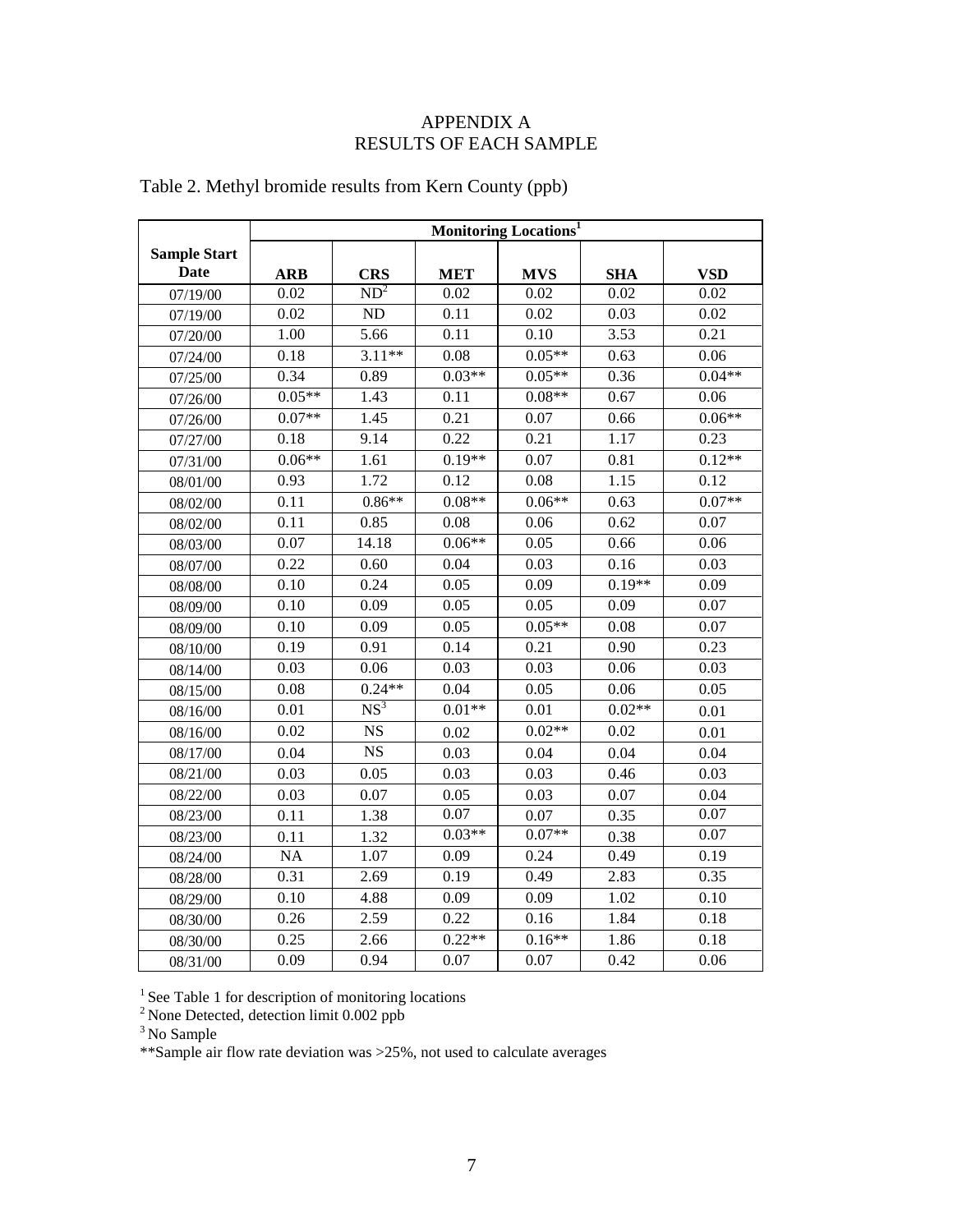| <b>Sample Start</b>                                 | <b>Monitoring Locations<sup>1</sup></b> |                        |                        |             |             |             |
|-----------------------------------------------------|-----------------------------------------|------------------------|------------------------|-------------|-------------|-------------|
| Date                                                | <b>CHU</b>                              | LJE                    | <b>OAS</b>             | <b>PMS</b>  | <b>SAL</b>  | <b>SES</b>  |
| 09/11/00                                            | 0.67                                    | 5.57                   | 0.31                   | 5.08        | 1.98        | 9.46        |
| 09/12/00                                            | 0.81                                    | 24.03                  | 0.70                   | 10.10       | 2.14        | 16.43       |
| 09/12/00                                            | NS <sup>2</sup>                         | $_{\rm NS}$            | 0.28                   | $_{\rm NS}$ | $_{\rm NS}$ | <b>NS</b>   |
| 09/13/00                                            | 0.94                                    | 7.32                   | 0.68                   | 1.11        | 1.50        | $2.62**$    |
| 09/13/00                                            | 0.88                                    | 8.41                   | <b>NS</b>              | 1.12        | 1.46        | <b>NS</b>   |
| 09/14/00                                            | 0.50                                    | 4.52                   | 0.22                   | 4.39        | 0.97        | 4.54        |
| 09/14/00                                            | $_{\rm NS}$                             | NS                     | NS                     | <b>NS</b>   | $_{\rm NS}$ | 4.86        |
| 09/18/00                                            | 0.58                                    | 11.08                  | 0.42                   | 11.22       | 1.45        | 3.93**      |
| 09/19/00                                            | 2.16                                    | 11.85                  | 0.65                   | 15.46       | 3.50        | 7.22        |
| 09/20/00                                            | 0.71                                    | 1.57                   | 0.63                   | 1.99        | 1.77        | 0.16        |
| 09/20/00                                            | $1.63**$                                | 2.48                   | 0.54                   | 1.30        | 1.49        | 0.14        |
| 09/21/00                                            | 0.84                                    | $_{\rm NS}$            | 0.06                   | 3.88        | 2.74        | 0.21        |
| 09/25/00                                            | 0.12                                    | 0.30                   | $0.12**$               | 1.24        | 0.15        | 1.22        |
| 09/26/00                                            | 0.32                                    | 0.60                   | 0.15                   | 2.73        | 0.26        | 0.82        |
| 09/26/00                                            | $0.33**$                                | $0.79**$               | 0.16                   | 3.57        | NS          | 0.80        |
| 09/27/00                                            | 0.23                                    | 0.27                   | 0.25                   | 13.29       | 0.08        | 1.69        |
| 09/28/00                                            | 0.68                                    | 3.71                   | 0.16                   | 21.48       | 2.58        | 4.12        |
| 10/02/00                                            | 0.37                                    | 0.20                   | 0.29                   | 0.78        | 0.19        | 0.97        |
| 10/03/00                                            | 0.31                                    | 0.13                   | 0.42                   | 1.14        | 0.09        | 0.48        |
| 10/03/00                                            | 0.31                                    | 0.12                   | $_{\rm NS}$            | 0.91        | 0.09        | 0.48        |
| 10/04/00                                            | 0.61                                    | 4.26                   | 0.34                   | 1.26        | 1.08        | 0.44        |
| 10/04/00                                            | $_{\rm NS}$                             | $_{\rm NS}$            | 0.34                   | $_{\rm NS}$ | $_{\rm NS}$ | <b>NS</b>   |
| 10/05/00                                            | 0.31                                    | 0.81                   | 0.55                   | 1.90        | 0.65        | 2.29        |
| 10/10/00                                            | 0.07                                    | 0.69                   | $0.12**$               | 5.45        | $0.06**$    | 0.96        |
| 10/10/00                                            | $_{\rm NS}$                             | $_{\rm NS}$            | <b>NS</b>              | $_{\rm NS}$ | <b>NS</b>   | 1.07        |
| 10/11/00                                            | 0.38                                    | 0.62                   | 0.33                   | 13.12       | 0.38        | 0.52        |
| 10/11/00                                            | $0.05**$                                | $0.25**$               | <b>NS</b>              | 12.54**     | 0.39        | $_{\rm NS}$ |
| 10/12/00                                            | 0.33                                    | 1.20                   | 0.28                   | 28.18       | 1.65        | 0.92        |
| 10/12/00                                            | NS                                      | 1.13                   | 0.29                   | <b>NS</b>   | <b>NS</b>   | <b>NS</b>   |
| 10/16/00                                            | 2.41                                    | 10.75                  | 0.90                   | 22.27       | 7.91        | $3.24**$    |
| 10/16/00                                            | $_{\rm NS}$                             | 13.16                  | 0.94                   | 23.03**     | <b>NS</b>   | 3.28        |
| 10/17/00                                            | <b>NA</b>                               | 2.13                   | 0.70                   | 3.94        | 1.21        | 2.95        |
| 10/17/00                                            | 1.29                                    | $_{\rm NS}$            | $_{\rm NS}$            | $_{\rm NS}$ | <b>NS</b>   | $_{\rm NS}$ |
| 10/18/00                                            | 1.21                                    | 3.53                   | 0.70                   | 6.86        | 0.78        | 4.76        |
| 10/18/00                                            | $\overline{\text{NS}}$                  | $\overline{\text{NS}}$ | $\overline{\text{NS}}$ | $_{\rm NS}$ | 0.81        | $_{\rm NS}$ |
| 10/19/00                                            | 1.54                                    | 3.69                   | 1.84                   | 4.15        | 2.12        | 3.53        |
| 10/23/00                                            | 1.14                                    | 7.04                   | 0.62                   | 30.77       | 2.38        | 3.28        |
| 10/24/00                                            | 0.57                                    | $1.25**$               | 0.59                   | 8.45        | 1.23        | 1.20        |
| 10/25/00                                            | 0.30                                    | 0.77                   | 0.22                   | 3.06        | 0.64        | 2.11        |
| 10/25/00                                            | 0.30                                    | 0.79                   | 0.23                   | 2.89        | 0.65        | 2.23        |
| 10/26/00                                            | 0.34                                    | 1.26                   | 0.12                   | 2.55        | 0.55        | 1.32        |
| 10/30/00                                            | 0.11                                    | 0.20                   | 0.07                   | 0.54        | 0.10        | 0.08        |
| 10/31/00                                            | 0.11                                    | 0.31                   | 0.10                   | 1.78        | 0.13        | 0.27        |
| 11/01/00                                            | 0.09                                    | 0.20                   | 0.07                   | 1.71        | 0.14        | 0.16        |
| 11/01/00                                            | 0.08                                    | 0.20                   | 0.06                   | 1.74        | 0.14        | 0.16        |
| 11/02/00                                            | 0.11                                    | 0.30                   | 0.08                   | 0.38        | 0.19        | 0.36        |
| See Table 1 for description of monitoring locations |                                         |                        |                        |             |             |             |

Table 3. Methyl bromide results (ppb) from Monterey and Santa Cruz Counties

 $2$  No Sample

\*\*Sample air flow rate deviation was >25%, not used to calculate averages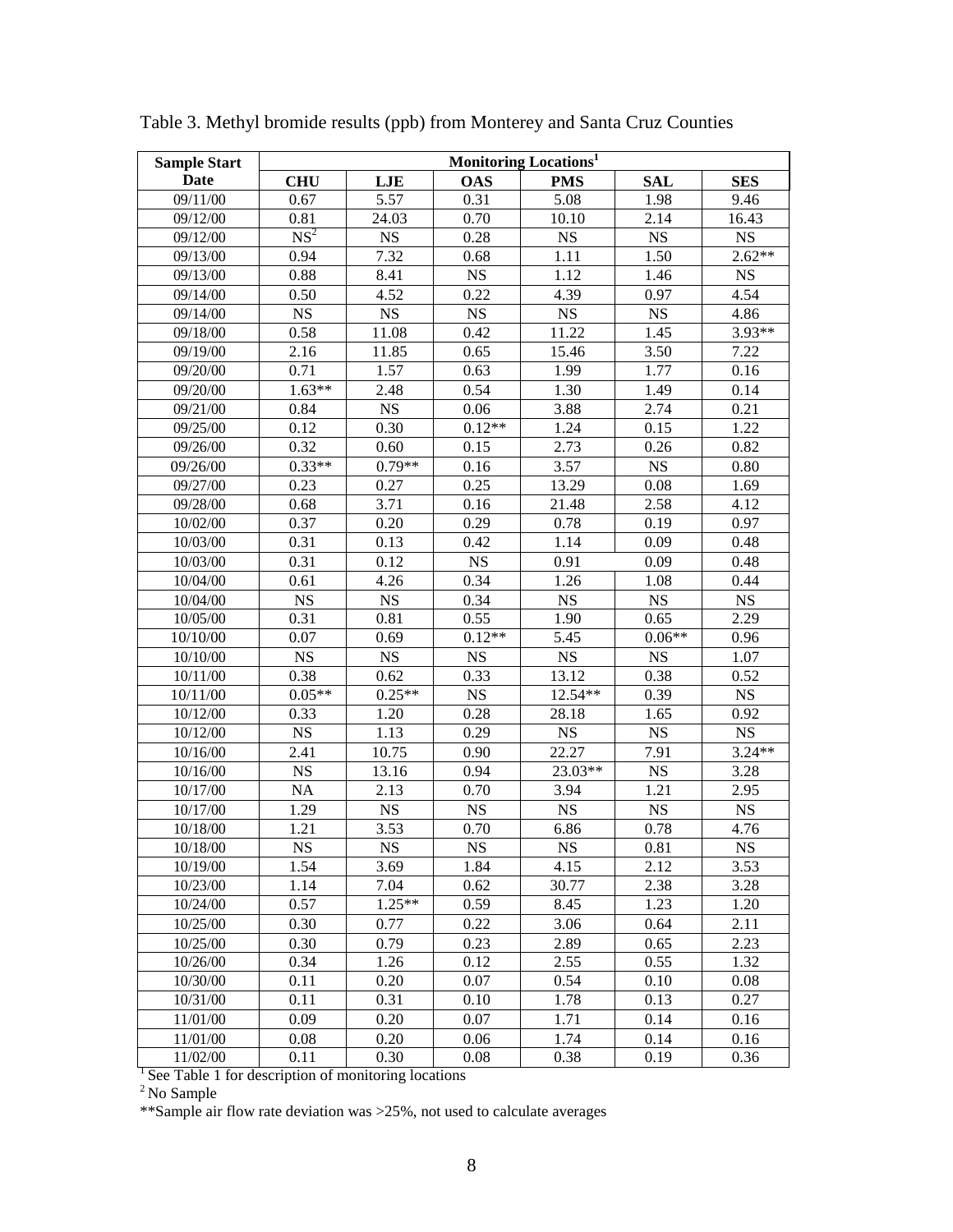#### APPENDIX B EXPLANATION OF TERMINOLOGY

**Concentration**: The amount of a chemical in air is normally expressed as a concentration, the amount of the chemical in a given amount of air. Concentrations in air can be expressed in many different units, the same way that distance can be expressed as inches, feet, meters, or miles. Concentrations in air can be expressed in units of volume or weight. One common unit is percent volume. For example, air contains 21 percent oxygen. This means in 100 cubic meters of air, 21 cubic meters is comprised of oxygen.

**Concentration Units and Conversion Factors**: DPR often expresses methyl bromide air concentrations in parts per billion (ppb). Similar units are parts per million (ppm) and percent (percent is synonymous with parts per hundred). These units are all ratios or proportions and refer to the volume of a chemical in a volume of air. For example, 1,000 ppb means that 1,000 cubic meters of methyl bromide is contained in 1 billion cubic meters of air. While it may seem counterintuitive because a billion is more than a million, 1 ppm is a concentration 1000 times greater than 1 ppb.

ARB's report expresses the methyl bromide air concentrations as nanograms per cubic meter  $(ng/m<sup>3</sup>)$ . This refers to the amount (weight) of methyl bromide in a volume of air. For example,  $1,000 \text{ ng/m}^3$  means  $1,000$  nanograms of methyl bromide is contained in one cubic meter of air.

The conversion factor from nanograms per cubic meter to parts per billion is not straightforward because it is usually different from chemical to chemical. For methyl bromide, the concentration in nanograms per cubic meter should be divided by 3,880 to convert to parts per billion. For example, 388,000 ng/m<sup>3</sup> divided by 3,880 equals 100 ppb. The following table summarizes these conversion factors.

| <b>Change From</b> | <u>To</u> |                   |
|--------------------|-----------|-------------------|
| $ng/m^3$           | ppb       | divide by 3,880   |
| ppb                | $ng/m^3$  | multiply by 3,880 |
| ppb                | ppm       | divide by 1,000   |
| ppm                | ppb       | multiply by 1,000 |

**Detection Limit**: The detection limit is the smallest amount of the chemical that can be identified in a sample with the method employed. For example, a detection limit of 0.002 ppb for methyl bromide means that a sample can be identified as containing methyl bromide if the concentration is at least 0.002 ppb. If the sample contains no methyl bromide, or methyl bromide at a concentration less than 0.002 ppb, the sample is designated as containing no detectable amount. When calculating average concentrations or other statistics, samples with no detectable amount are normally assumed to have a concentration of one-half the detection limit. For example, if the detection limit is 0.002 ppb, samples with no detectable amount are assumed to have 0.001 ppb. The detection limit is a characteristic of both the method and the chemical. Different methods can have different detection limits for the same chemical. The same method can have different detection limits for different chemicals. See also quantitation limit.